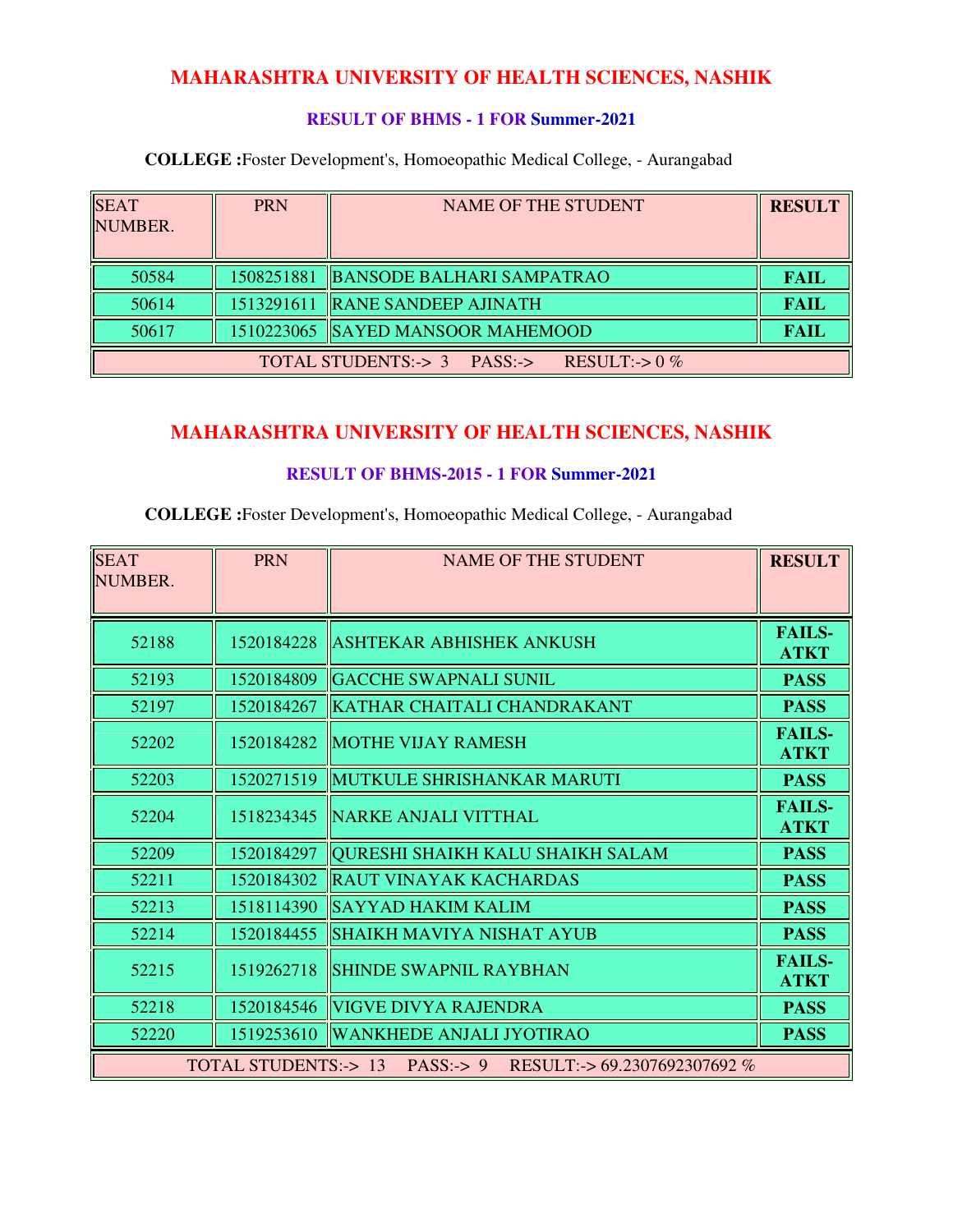### **RESULT OF BHMS - 2 FOR Summer-2021**

| <b>SEAT</b><br>NUMBER.                                      | <b>PRN</b> | <b>NAME OF THE STUDENT</b>             | <b>RESULT</b>                |  |
|-------------------------------------------------------------|------------|----------------------------------------|------------------------------|--|
|                                                             |            |                                        |                              |  |
| 52819                                                       |            | 1512283887 BHARATI UMESH HARISHCHANDRA | <b>PASS</b>                  |  |
| 52821                                                       |            | 1515260868  DESALE AASHLESH SUDHIR     | <b>PASS</b>                  |  |
| 52824                                                       |            | 1509282311 KHILLARE YOGESH ASARAM      | <b>FAILS-</b><br><b>ATKT</b> |  |
| TOTAL STUDENTS:-> 3 PASS:-> 2 RESULT:-> 66.66666666666667 % |            |                                        |                              |  |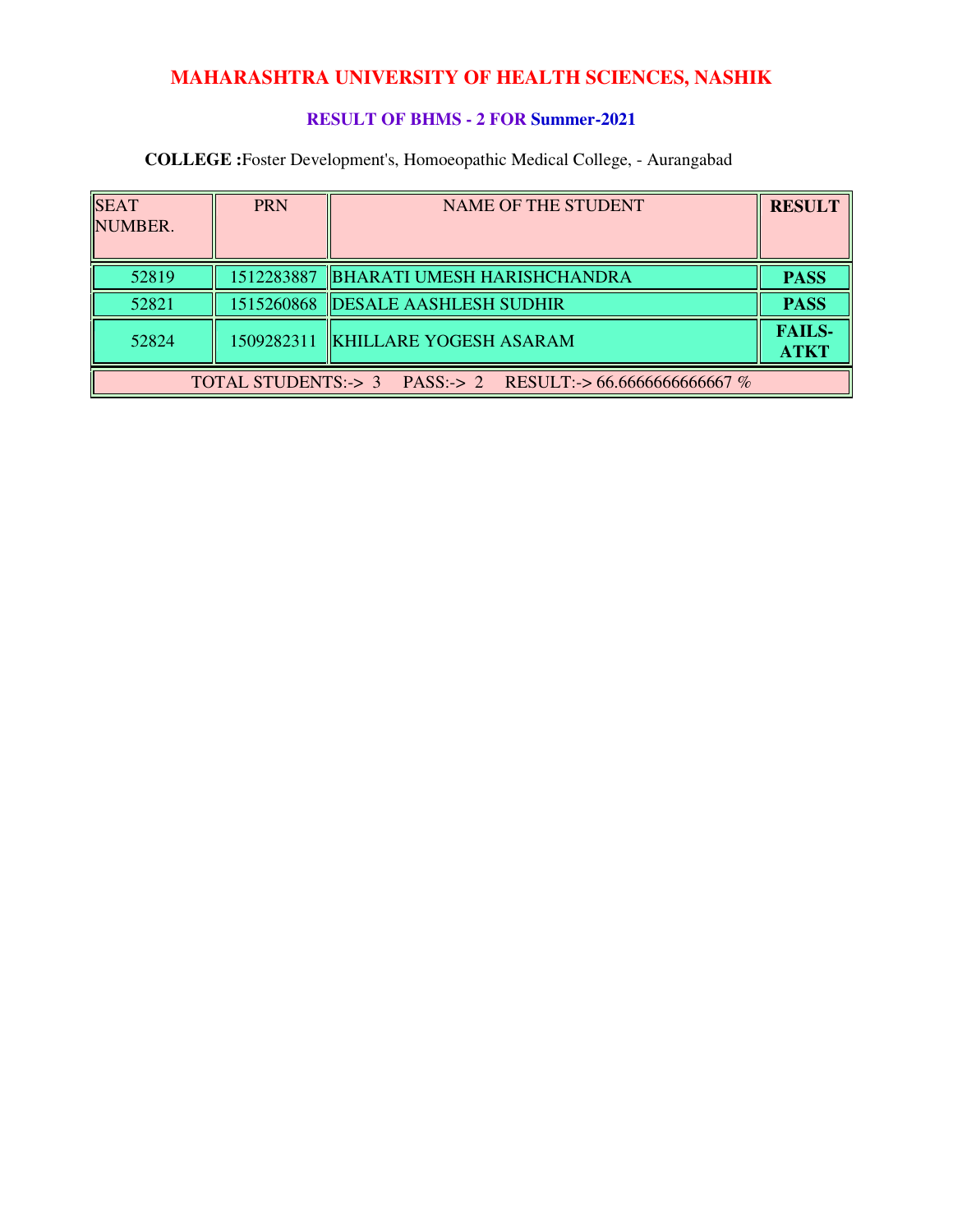### **RESULT OF BHMS-2015 - 2 FOR Summer-2021**

| <b>SEAT</b> | <b>PRN</b> | <b>NAME OF THE STUDENT</b>                | <b>RESULT</b>                |
|-------------|------------|-------------------------------------------|------------------------------|
| NUMBER.     |            |                                           |                              |
|             |            |                                           |                              |
| 56605       | 1520184226 | <b>AGRAWAL SAKSHI ANAND</b>               | <b>PASS</b>                  |
| 56606       | 1517261036 | <b>AMBILGE SANTOSH VITTHALRAO</b>         | <b>PASS</b>                  |
| 56607       | 1520184227 | <b>ANANDE SHWETA VIJAY</b>                | <b>PASS</b>                  |
| 56608       | 1520184229 | BAGAL DYANESHWARI GOPALRAO                | <b>PASS</b>                  |
| 56609       | 1518114318 | <b>BAIG IMRAN RUSTAM</b>                  | <b>FAILS-</b><br><b>ATKT</b> |
| 56610       | 1520184231 | <b>BHARTI RESHMA PRAKASH</b>              | <b>PASS</b>                  |
| 56611       | 1516136589 | <b>BHOJANE YASHODA RAOSAHEB</b>           | <b>PASS</b>                  |
| 56612       | 1520184232 | <b>BHORE DHANSHRI MOHAN</b>               | <b>PASS</b>                  |
| 56613       | 1520184234 | <b>CHAVAN SITARAM SHIVDAS</b>             | <b>PASS</b>                  |
| 56614       | 1518114327 | <b>CHAVAN SUNIL KAUTIK</b>                | <b>FAILS-</b><br><b>ATKT</b> |
| 56616       | 1520181864 | <b>CHOUDHARY SADIA FAKRUDDIN</b>          | <b>PASS</b>                  |
| 56617       | 1520184235 | <b>DAK ANUJA SUBHASH</b>                  | <b>PASS</b>                  |
| 56618       | 1520184236 | DANDALE PALLAVI PRABHAKAR                 | <b>PASS</b>                  |
| 56619       | 1520184237 | <b>DANDU RISHIKA GOUD</b>                 | <b>PASS</b>                  |
| 56620       | 1519195344 | <b>DESHMUKH MASIRA ZAKIR HUSSAIN</b>      | <b>PASS</b>                  |
| 56621       | 1519195345 | <b>DESHMUKH RHITUJA VIJENDRA</b>          | <b>PASS</b>                  |
| 56622       | 1519195346 | DESHMUKH VAISHNAVI DATTATRY               | <b>FAILS-</b><br><b>ATKT</b> |
| 56624       | 1520184239 | <b>DHAMNE SAKSHI RAJENDRA</b>             | <b>PASS</b>                  |
| 56625       | 1520184240 | <b>DHAS NIKITA RAMESH</b>                 | <b>PASS</b>                  |
| 56626       | 1520184241 | DHENGLE VAISHNAVI RAJENDRA                | <b>PASS</b>                  |
| 56628       |            | 1517261057   DRONAWAR ABHISHEK SAIPRAKASH | <b>FAILS-</b><br><b>ATKT</b> |
| 56629       | 1519195350 | <b>GADHE SHITAL RAJKUMAR</b>              | <b>PASS</b>                  |
| 56630       | 1520184244 | <b>GAHAL BHAGYASHRI RUSTUM</b>            | <b>PASS</b>                  |
| 56631       | 1519195351 | <b>GAMBHIRE BHUSHAN DIGAMBARAPPA</b>      | <b>PASS</b>                  |
| 56633       | 1520184247 | <b>GHUGE SANDIP SHIVAJI</b>               | <b>PASS</b>                  |
| 56634       | 1520184248 | <b>GHUNAWAT NIKITA BABULAL</b>            | <b>PASS</b>                  |
| 56635       | 1520184249 | <b>GOSAVI RADHA SHRIDHAR</b>              | <b>PASS</b>                  |
| 56636       | 1520184250 | <b>GOVINDPURE SHRADDHA GANGADHAR</b>      | <b>PASS</b>                  |
| 56637       | 1519195356 | <b>GUTHE SHUBHAM SONYABAPU</b>            | <b>PASS</b>                  |
| 56638       | 1520184660 | HASHMI TABSSUM SYED RAFEEQUE              | <b>PASS</b>                  |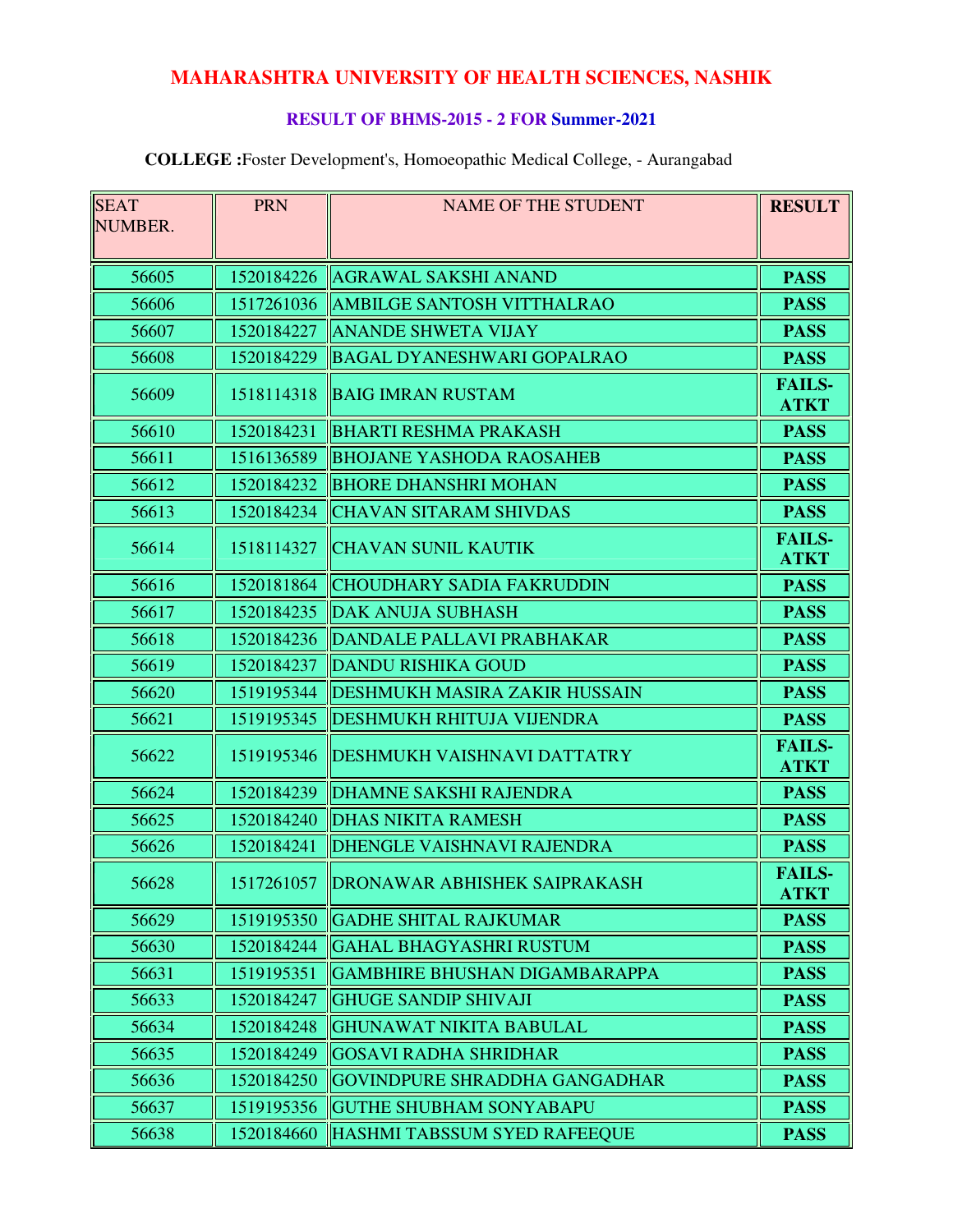| 56639 | 1520184251 | <b>IBITWAR YOGITA NAVNATH</b>      | <b>PASS</b>                  |
|-------|------------|------------------------------------|------------------------------|
| 56640 | 1519195357 | <b>INGALE SHANKAR VITTHALRAO</b>   | <b>PASS</b>                  |
| 56641 | 1519253547 | <b>INGLE PUNAM SHANKAR</b>         | <b>PASS</b>                  |
| 56642 | 1519195358 | <b>JADHAV AARTI BHIMRAO</b>        | <b>PASS</b>                  |
| 56643 | 1519195360 | <b>JADHAV ANKITA BHASKARRAO</b>    | <b>FAILS-</b><br><b>ATKT</b> |
| 56644 | 1519195362 | <b>JADHAV MAHESH SHAMRAO</b>       | <b>PASS</b>                  |
| 56645 | 1520184255 | <b>JADHAV PRADUM ARJUN</b>         | <b>PASS</b>                  |
| 56646 | 1519195364 | <b>JADHAV SHRUTI SUNIL</b>         | <b>PASS</b>                  |
| 56648 | 1520184258 | <b>JAKHAR PRIYA MAHAVIR SINGH</b>  | <b>FAILS-</b><br><b>ATKT</b> |
| 56649 | 1520184259 | <b>KAD SHITAL AMBADAS</b>          | <b>PASS</b>                  |
| 56650 | 1519262709 | <b>KAD SUREKHA UTTAM</b>           | <b>FAILS-</b><br><b>ATKT</b> |
| 56652 | 1518114348 | <b>KALE GANESH DATTU</b>           | <b>FAILS-</b><br><b>ATKT</b> |
| 56653 | 1520184262 | <b>KAMBLE PANDURANG UDDHAV</b>     | <b>FAILS-</b><br><b>ATKT</b> |
| 56654 | 1520184263 | <b>KAMBLE SAYALI SAMADHAN</b>      | <b>FAILS-</b><br><b>ATKT</b> |
| 56655 | 1520184264 | <b>KAMBLE SUSHMITA NIVRUTTI</b>    | <b>PASS</b>                  |
| 56656 | 1518114350 | <b>KANAKE SARIKA BAPU</b>          | <b>FAILS-</b><br><b>ATKT</b> |
| 56657 | 1520184269 | KHAN ZARTAB HAKEEM MOHD SALEEM     | <b>PASS</b>                  |
| 56658 | 1519195377 | <b>KHAPRE YOGESH KISHANRAO</b>     | <b>FAILS-</b><br><b>ATKT</b> |
| 56659 | 1519195378 | <b>KHARAT SANKESHA SANJAY</b>      | <b>PASS</b>                  |
| 56660 |            | 1517261088 KUNTE SHRADDHA RAVINDRA | <b>FAILS-</b><br><b>ATKT</b> |
| 56661 | 1519262711 | <b>LOKHANDE AKASH ANNA</b>         | <b>PASS</b>                  |
| 56662 | 1518114360 | MAGARE DEEPALI SANJAY              | <b>FAILS-</b><br><b>ATKT</b> |
| 56663 | 1520184277 | MAHADIK ASHWINI BHAGWAN            | <b>PASS</b>                  |
| 56664 | 1519195384 | <b>MAHOR RAKSHANDA JAGDISH</b>     | <b>PASS</b>                  |
| 56665 | 1519195386 | MALI SUCHITA BALAJI                | <b>PASS</b>                  |
| 56666 | 1520184279 | MOGAL TEJASWI RAMHARI              | <b>PASS</b>                  |
| 56667 | 1518234340 | MOHAMMED TAUSEEF ABDUL RAUF        | <b>FAILS-</b><br><b>ATKT</b> |
| 56668 | 1517261097 | <b>MORE PRANITA PRABHU</b>         | <b>PASS</b>                  |
| 56669 | 1516136622 | MUHAMMAD ARSHAD MUHAMMAD SHAHED    | <b>FAILS-</b><br><b>ATKT</b> |
| 56670 | 1520184284 | <b>NADEEM ABBAS GULAMUS</b>        | <b>PASS</b>                  |
| 56671 | 1519195393 | NANDE VEDANTI OMPRAKASH            | <b>FAILS-</b><br><b>ATKT</b> |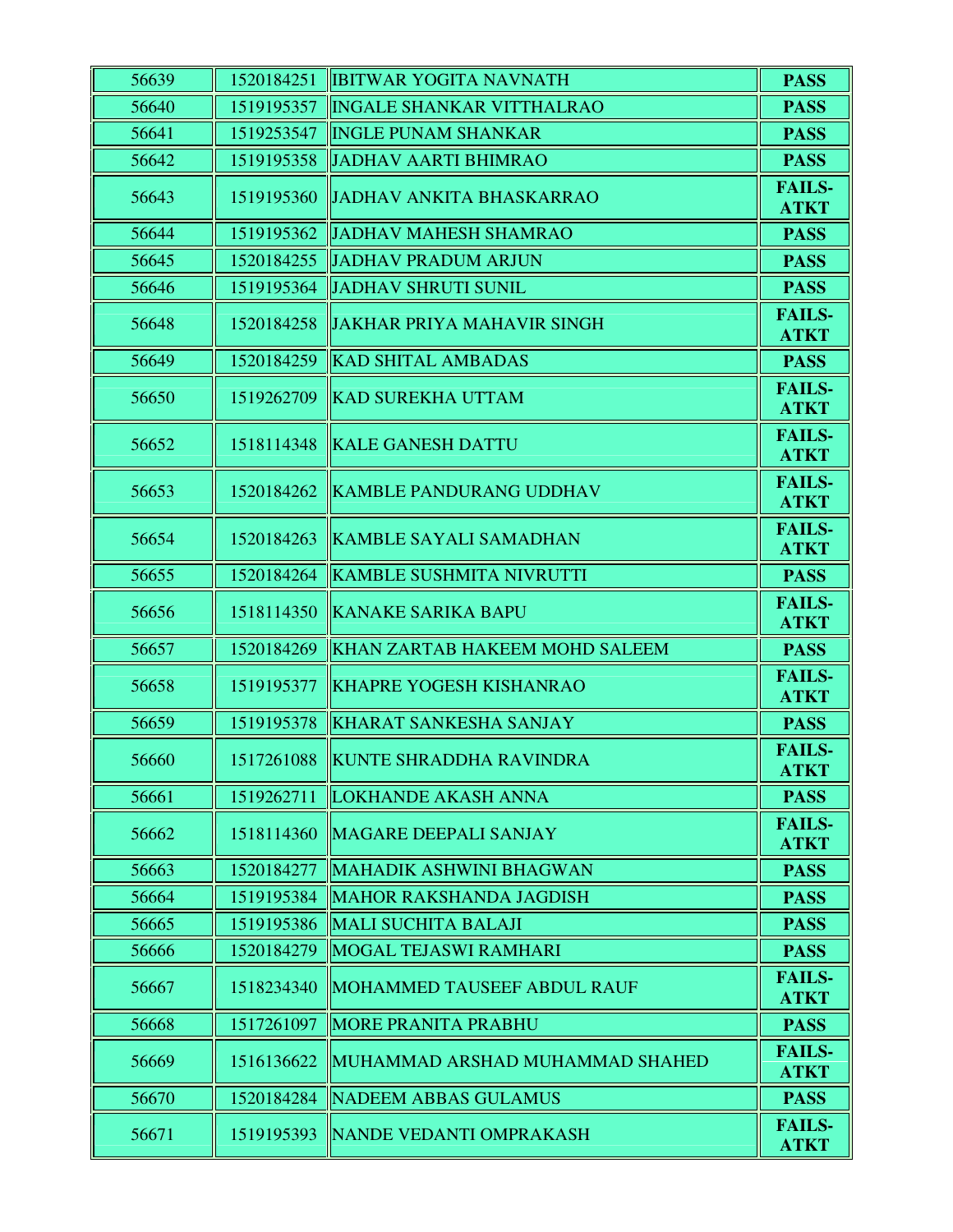| 56673 | 1519195396 | NILKANTHE PRATIKSHA VASANTRAO               | <b>FAILS-</b><br><b>ATKT</b> |
|-------|------------|---------------------------------------------|------------------------------|
| 56675 | 1518234348 | <b>PANCHAL AISHWARYA RAJESHWAR</b>          | <b>FAILS-</b><br><b>ATKT</b> |
| 56676 | 1516136632 | PANDHARE SANJIVANI SUBHASH                  | <b>FAILS-</b><br><b>ATKT</b> |
| 56678 | 1519262713 | <b>PATHAN SANOWAR AYYUB</b>                 | <b>PASS</b>                  |
| 56679 | 1518114377 | <b>PATIL MAYURI DIGAMBAR</b>                | <b>FAILS-</b><br><b>ATKT</b> |
| 56680 | 1519195408 | <b>PATIL NEHA DILIP</b>                     | <b>FAILS-</b><br><b>ATKT</b> |
| 56681 | 1520184291 | <b>PATIL POOJA SHIVAJI</b>                  | <b>PASS</b>                  |
| 56682 | 1520184294 | <b>PAWAR DIMPAL GALSING</b>                 | <b>FAILS-</b><br><b>ATKT</b> |
| 56683 | 1517261115 | <b>PAWAR KAVIDAS PREMDAS</b>                | <b>FAILS-</b><br><b>ATKT</b> |
| 56686 | 1520184299 | <b>RATHOD JIVAN SHIVAJI</b>                 | <b>PASS</b>                  |
| 56688 | 1519195416 | <b>RATHOD POOJA JANARDHAN</b>               | <b>PASS</b>                  |
| 56689 | 1519195418 | <b>RATHOD RASHMI RAMNATH</b>                | <b>PASS</b>                  |
| 56690 | 1519262715 | <b>RAUT PRAVIN DAMODHAR</b>                 | <b>PASS</b>                  |
| 56691 | 1519195420 | <b>SAKINA TAMKEEN MOHD ALEEM</b>            | <b>PASS</b>                  |
| 56692 | 1520184304 | SAYYED SUMAIYYA SAYYED AFSAR                | <b>PASS</b>                  |
| 56693 | 1518114394 | <b>SAYYED TAHURANASEEM MUSHTAQ</b>          | <b>FAILS-</b><br><b>ATKT</b> |
| 56694 | 1519262716 | <b>SHAIKH ABUZAR SHAIKH RAFIQUE</b>         | <b>FAILS-</b><br><b>ATKT</b> |
| 56695 | 1519262717 | <b>SHAIKH AKIB GANI</b>                     | <b>FAILS-</b><br><b>ATKT</b> |
| 56696 | 1518114398 | <b>SHAIKH ASLAM SADEK</b>                   | <b>FAILS-</b><br><b>ATKT</b> |
| 56697 | 1518114403 | <b>SHAIKH MOHAMMED SHOEB MOHAMMED HARUN</b> | <b>FAILS-</b><br><b>ATKT</b> |
| 56699 | 1519195436 | SHAIKH SOBIYA FATEMA SK NAZEEMUDDIN         | <b>PASS</b>                  |
| 56700 | 1520184308 | <b>SHAIKH SUMAYYA TABASSUM ABDUL RAUF</b>   | <b>PASS</b>                  |
| 56701 | 1520184545 | <b>SHAIKH TASKEEN ANWARODDIN</b>            | <b>PASS</b>                  |
| 56704 | 1518234374 | <b>SHINDE JAYSHRI SHANKURAO</b>             | <b>FAILS-</b><br><b>ATKT</b> |
| 56705 | 1519195441 | <b>SHINDE MINAKSHI RAMDAS</b>               | <b>FAILS-</b><br><b>ATKT</b> |
| 56706 | 1520184811 | <b>SIRMALWAD KAVERI NARSIMALU</b>           | <b>PASS</b>                  |
| 56707 | 1519195445 | <b>SOLANKI VAISHNAVI SANJAY</b>             | <b>PASS</b>                  |
| 56708 | 1519195446 | <b>SONAWANE POOJA NARAYAN</b>               | <b>FAILS-</b><br><b>ATKT</b> |
| 56709 | 1520184313 | <b>SONKAMBLE CHANCHAL RANJANRAO</b>         | <b>FAILS-</b><br><b>ATKT</b> |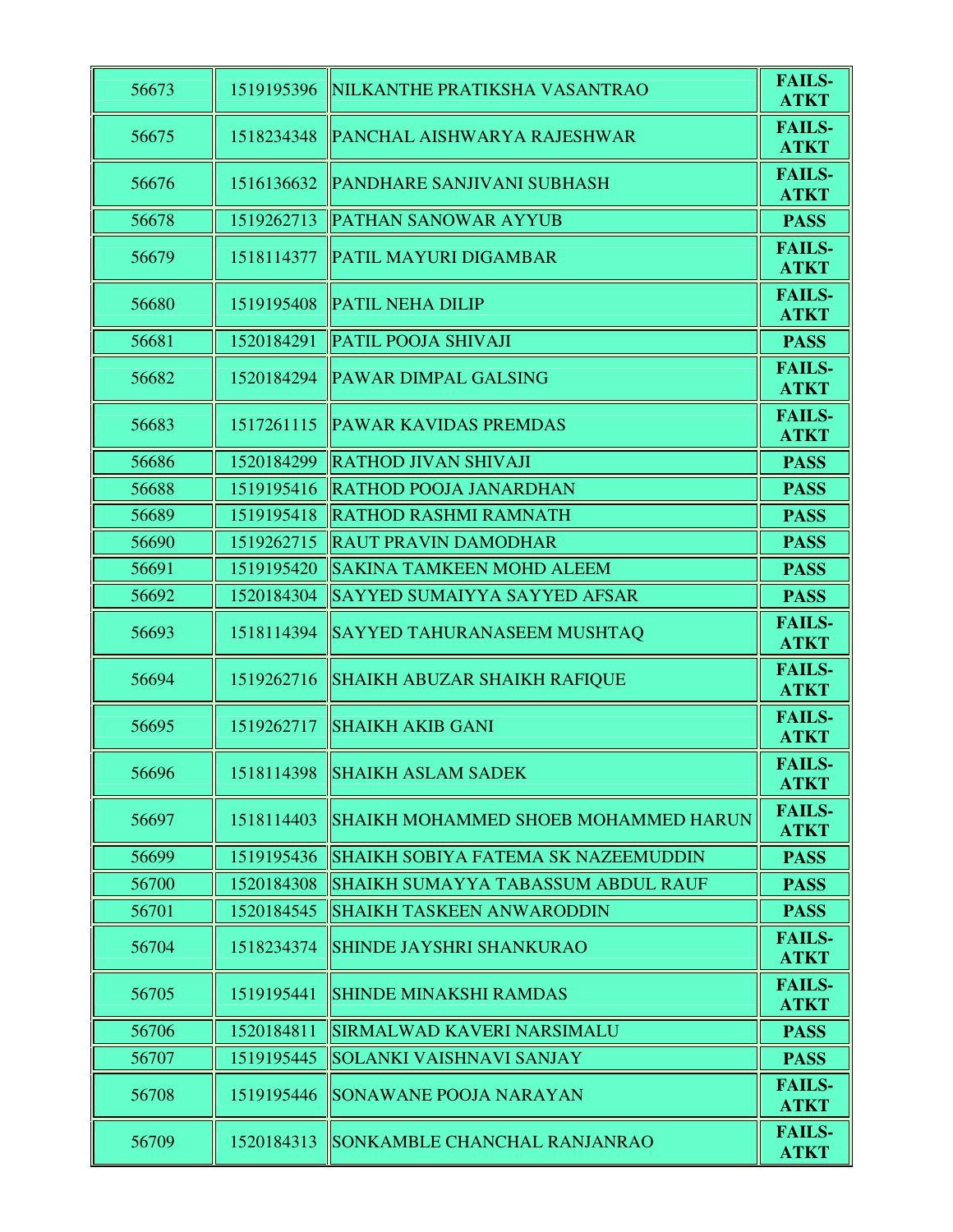| 56711                                                           | 1519195449 | <b>SURASHE POOJA SURESH</b>             | <b>PASS</b>                  |
|-----------------------------------------------------------------|------------|-----------------------------------------|------------------------------|
| 56712                                                           | 1520184315 | SURYAWANSHI KALPANA SAHEBRAO            | <b>FAILS-</b><br><b>ATKT</b> |
| 56713                                                           | 1520184316 | <b>SYED SYEDA BUSHRA SABAHAT SALEEM</b> | <b>PASS</b>                  |
| 56714                                                           | 1520184317 | <b>TAHURA TAZEEN AJAZ AHMED</b>         | <b>PASS</b>                  |
| 56715                                                           | 1520184318 | TANZILA JAVERIYA MOHAMMED ZAKIR         | <b>PASS</b>                  |
| 56716                                                           | 1520184320 | <b>TAYDE VAISHNAVI FAKIRA</b>           | <b>FAILS-</b><br><b>ATKT</b> |
| 56717                                                           | 1520184321 | <b>TEKALE ASHVINI HARIBHAU</b>          | <b>FAILS-</b><br><b>ATKT</b> |
| 56719                                                           | 1518114423 | <b>TODKAR SONIKA BHARATAPPA</b>         | <b>FAILS-</b><br><b>ATKT</b> |
| 56720                                                           | 1520184323 | <b>WAJIRWAD VAISHNAVI VENKATESH</b>     | <b>FAILS-</b><br><b>ATKT</b> |
| 56721                                                           | 1520184325 | <b>WARPE SHARAYU SUNIL</b>              | <b>PASS</b>                  |
| 56722                                                           | 1520184326 | YADAV KESHAV EKNATH                     | <b>FAILS-</b><br><b>ATKT</b> |
| 56623                                                           | 1518114330 | <b>DESHPANDE SHALAKA SHRIPADRAO</b>     | <b>PASS</b>                  |
| 56632                                                           | 1519195352 | GANGASAGARE SHUBHANGI GANGADHAR         | <b>PASS</b>                  |
| 56647                                                           | 1519195366 | JAISWAL AACHAL RAJESH                   | <b>PASS</b>                  |
| 56684                                                           | 1517261118 | PAWAR TEJASWINI VILASRAO                | <b>PASS</b>                  |
| 56685                                                           | 1520184296 | PETKAR SHRUTIKA PRABHU                  | <b>PASS</b>                  |
| 56703                                                           | 1519195439 | <b>SHINDE BADAL GAUTAM</b>              | <b>PASS</b>                  |
| 56674                                                           | 1520184286 | PADGHAN AKANKSHA NARAYANRAO             | <b>PASS</b>                  |
| 56627                                                           | 1520185187 | DHOTE SAMEEKSHA PRADNYAKUMAR            | <b>PASS</b>                  |
| 56651                                                           | 1520185068 | KADU VAISHNAVI PARMESHWAR               | <b>PASS</b>                  |
| 56672                                                           | 1519195395 | NARWADE PRIYANKA VIKAS                  | <b>PASS</b>                  |
| 56677                                                           | 1518114374 | <b>PATEL ARSHAD ANWAR</b>               | <b>PASS</b>                  |
| 56702                                                           | 1520184309 | <b>SHEKADE VARSHA SHRIDHAR</b>          | <b>PASS</b>                  |
| 56615                                                           | 1519195341 | CHOUDHARI SHWETALI ANIL                 | <b>PASS</b>                  |
| TOTAL STUDENTS: > 114 PASS: -> 75 RESULT: -> 65.7894736842105 % |            |                                         |                              |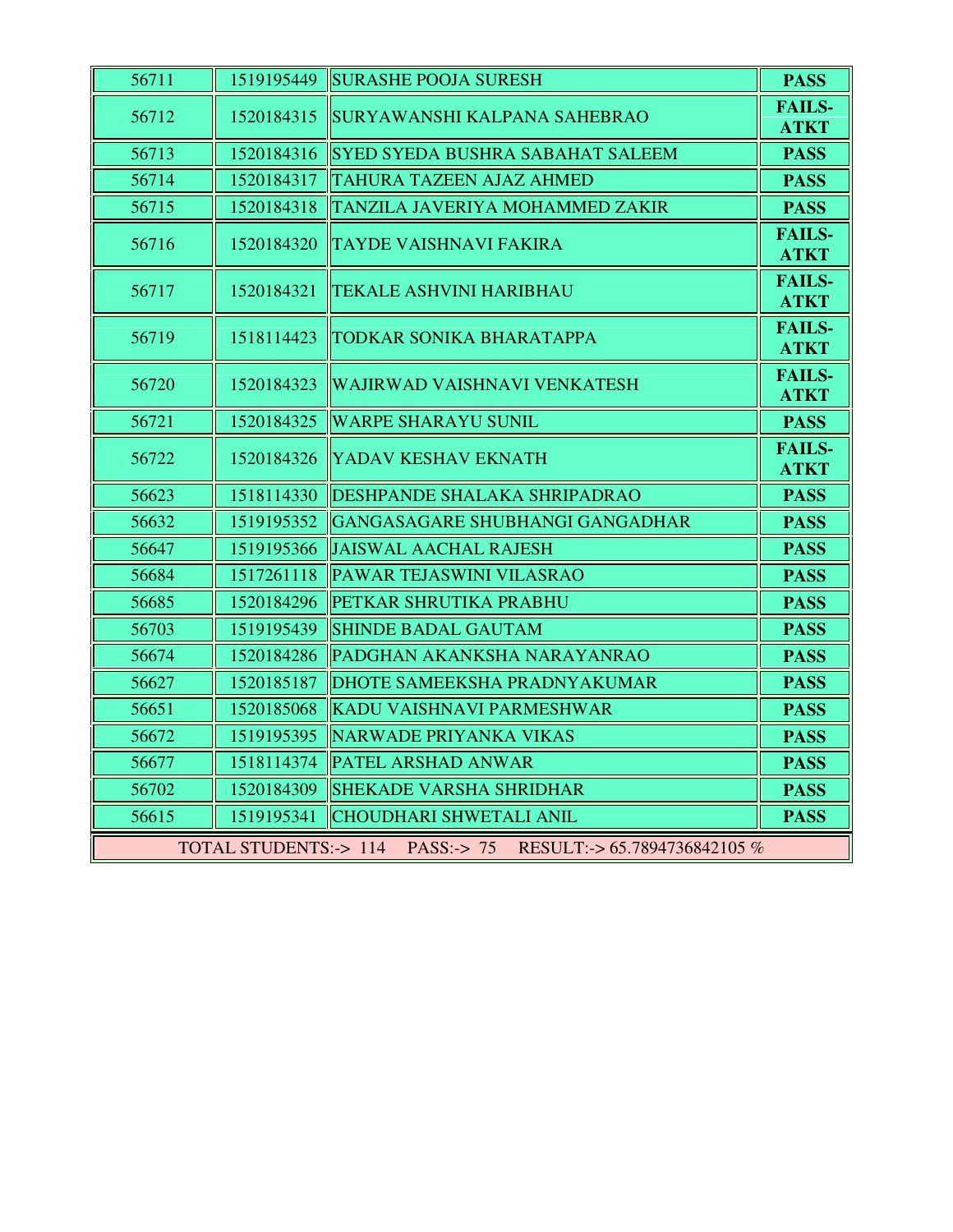### **RESULT OF BHMS - 3 FOR Summer-2021**

| <b>SEAT</b><br>NUMBER. | <b>PRN</b> | <b>NAME OF THE STUDENT</b>                   | <b>RESULT</b>                |
|------------------------|------------|----------------------------------------------|------------------------------|
| 57933                  | 1514250771 | CHOUDHARY AISHWARYA KASHINATH                | <b>FAILS-</b><br><b>ATKT</b> |
| 57934                  | 1514250841 | <b>PACHOLE GOPAL SANJAY</b>                  | <b>FAILS-</b><br><b>ATKT</b> |
| 57935                  |            | 1511253612 PATHAN FAYUMKHAN AYUBKHAN         | <b>FAILS-</b><br><b>ATKT</b> |
| 57936                  | 1513291604 | <b>PAWAR SHITAL BALASAHEB</b>                | <b>PASS</b>                  |
| 57937                  | 1514143473 | <b>TADVI RIJVAN RABBANI</b>                  | <b>PASS</b>                  |
| 57938                  | 1515260977 | <b>TAWAR MAYURI UDDHAVRAO</b>                | <b>PASS</b>                  |
|                        |            | TOTAL STUDENTS:-> 6 PASS:-> 3 RESULT:-> 50 % |                              |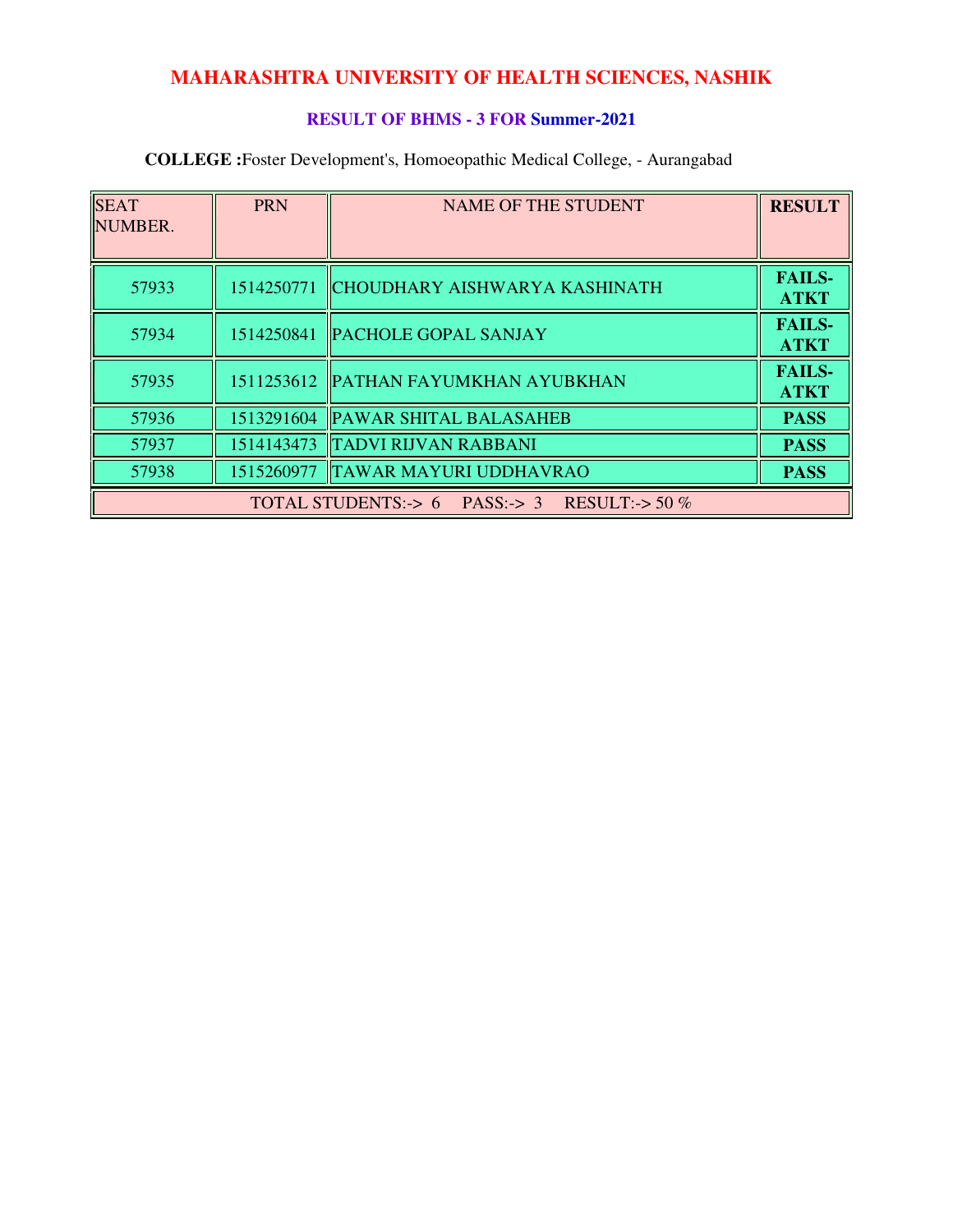### **RESULT OF BHMS-2015 - 3 FOR Summer-2021**

| <b>SEAT</b> | <b>PRN</b> | <b>NAME OF THE STUDENT</b>                      | <b>RESULT</b>                |
|-------------|------------|-------------------------------------------------|------------------------------|
| NUMBER.     |            |                                                 |                              |
|             |            |                                                 |                              |
| 59887       | 1519195326 | AAGLAVE RACHANA DAVAJI                          | <b>FAILS-</b><br><b>ATKT</b> |
| 59888       | 1519195328 | <b>ANDHALE BHAGYASHRI RAOSAHEB</b>              | <b>PASS</b>                  |
| 59889       | 1519195331 | <b>BANSOD SUKANYA SUDHAKAR</b>                  | <b>PASS</b>                  |
| 59890       | 1517261039 | <b>BARKASE SAYALI DNYANESHWAR</b>               | <b>PASS</b>                  |
| 59891       | 1517261041 | <b>BHAGWAT VAISHALI SANJAY</b>                  | <b>PASS</b>                  |
| 59892       | 1518234311 | CHAUDHARI DEEPAK KEVALCHAND                     | <b>PASS</b>                  |
| 59893       | 1519195338 | <b>CHAVAN MAYURI BALAJI</b>                     | <b>PASS</b>                  |
| 59894       | 1519195340 | <b>CHINCHANE DIPALI UDDHAVRAO</b>               | <b>PASS</b>                  |
| 59895       | 1519195343 | <b>DARADE SHUBHANGI RAMDAS</b>                  | <b>PASS</b>                  |
| 59896       | 1517261051 | DAWAKARE RUTUJA MARUTI                          | <b>PASS</b>                  |
| 59897       | 1519195348 | <b>DHOKTE GAYATRI DILIPRAO</b>                  | <b>PASS</b>                  |
| 59898       | 1518114333 | <b>FATEMA TABASSUM SK RASOOL</b>                | <b>PASS</b>                  |
| 59899       | 1518234318 | <b>GAWAI VRUSHALI BALU</b>                      | <b>PASS</b>                  |
| 59900       | 1519195353 | <b>GAWANDE PRATIKSHA SANTOSH</b>                | <b>PASS</b>                  |
| 59901       | 1519195354 | <b>GHADGE PALLAVI PRAKASH</b>                   | <b>PASS</b>                  |
| 59902       | 1518114338 | <b>GIRI PRATIKSHA CHANDRASHEKHAR</b>            | <b>FAILS-</b><br><b>ATKT</b> |
| 59903       | 1519195363 | <b>JADHAV RAMESHWAR MACCHINDRA</b>              | <b>PASS</b>                  |
| 59904       | 1518114344 | <b>JADHAV SACHIN VITTHAL</b>                    | <b>PASS</b>                  |
| 59905       | 1519195365 | <b>JAGTAP POOJA SAKHARAM</b>                    | <b>PASS</b>                  |
| 59906       | 1518114346 | <b>JAMDHADE AKANKSHA ATMARAM</b>                | <b>PASS</b>                  |
| 59907       | 1519195370 | <b>KAMBLE NAMITA SIDDHARTH</b>                  | <b>PASS</b>                  |
| 59908       | 1519195373 | <b>KASTURE BASWANT SHYAMRAO</b>                 | <b>PASS</b>                  |
| 59909       | 1518114354 | KHAN HIBBAN AHMED AHRAR MUHAMMAD<br><b>KHAN</b> | <b>FAILS-</b><br><b>ATKT</b> |
| 59910       | 1519195376 | <b>KHAN NABEELA NISAR KHAN</b>                  | <b>PASS</b>                  |
| 59911       | 1519195383 | <b>MAHER NEHA DHANNUSING</b>                    | <b>PASS</b>                  |
| 59912       | 1519195387 | MOHAMED SAFA JOHENA MOHD ABDUL BARI             | <b>PASS</b>                  |
| 59913       | 1516136619 | <b>MORE RUSHALI ANKUSH</b>                      | <b>PASS</b>                  |
| 59914       | 1518234344 | <b>NAGRE ANITA BHASKAR</b>                      | <b>PASS</b>                  |
| 59915       | 1516136631 | <b>PAIGAVAN SACHIN KAILAS</b>                   | <b>PASS</b>                  |
| 59916       | 1519195399 | <b>PANDHARE JAYA SURESH</b>                     | <b>PASS</b>                  |
| 59917       | 1519195401 | PARIHAR MEGHANA MAHIPALSING                     | <b>PASS</b>                  |